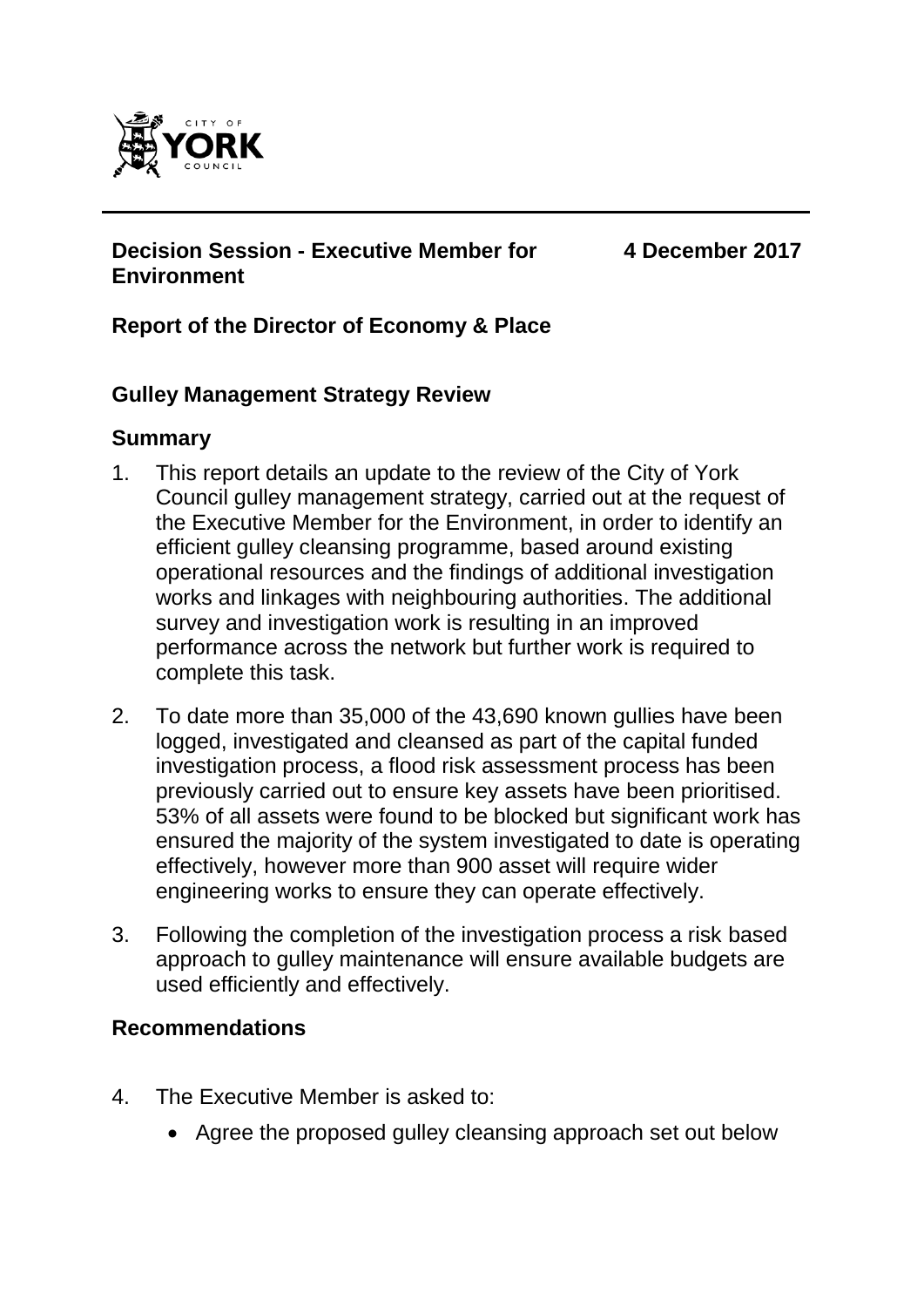Reason: To improve the management of York's gulley assets.

## **Background**

- 5. The 42,690 known gulley assets in the City of York Council area carry out an essential role to drain excess water from our highways. Primarily these assets contribute to the provision of a road network able to safely carry all road users but in times of excessive or extreme rainfall they can contribute to the reduction of surface water flood risk.
- 6. Following the 2007 floods there has been a significant increase in the awareness of surface water flood risk and we have a Lead Local Flood Authority role partly because of this. Significant surface water flooding has occurred in the city most notably in August 2014, June 2016 and August 2017.
- 7. An effective gulley cleaning service should deliver a programme of works that addresses the safe drainage of the highway for all users and a resilient network of drains that can better cope with extreme rainfall and minimises the risk of surface water flooding away from the highway.
- 8. The current gulley cleansing service is undertaken by the Highways department in Economy and Place, revenue funding is available for routine proactive and reactive cleansing by two jetting tankers which are staffed with four personnel, one of the tankers is part funded from recharge of works to other parts of CYC i.e. housing and schools.
- 9. Any gullies that are still defective following cleansing are classed as 'non-runners' and further investigation and additional structural works are undertaken funded through capital budgets and supported by the findings of the Surface Water Management Plan. A further two operatives are allocated to these works. All works are coordinated and managed by two Flood Risk Management Engineers reporting to the Flood Risk and Asset Manager.
- 10. All assets on the gritting route network are identified to be cleansed once a year in addition to which reported defects are cleansed reactively. The 7<sup>th</sup> March 2016 paper to the Executive Member for the Environment endorsed the expansion of the annual proactive cleanse to include identified surface water hotspots and for all other assets to be cleansed proactively over an 8 year cycle.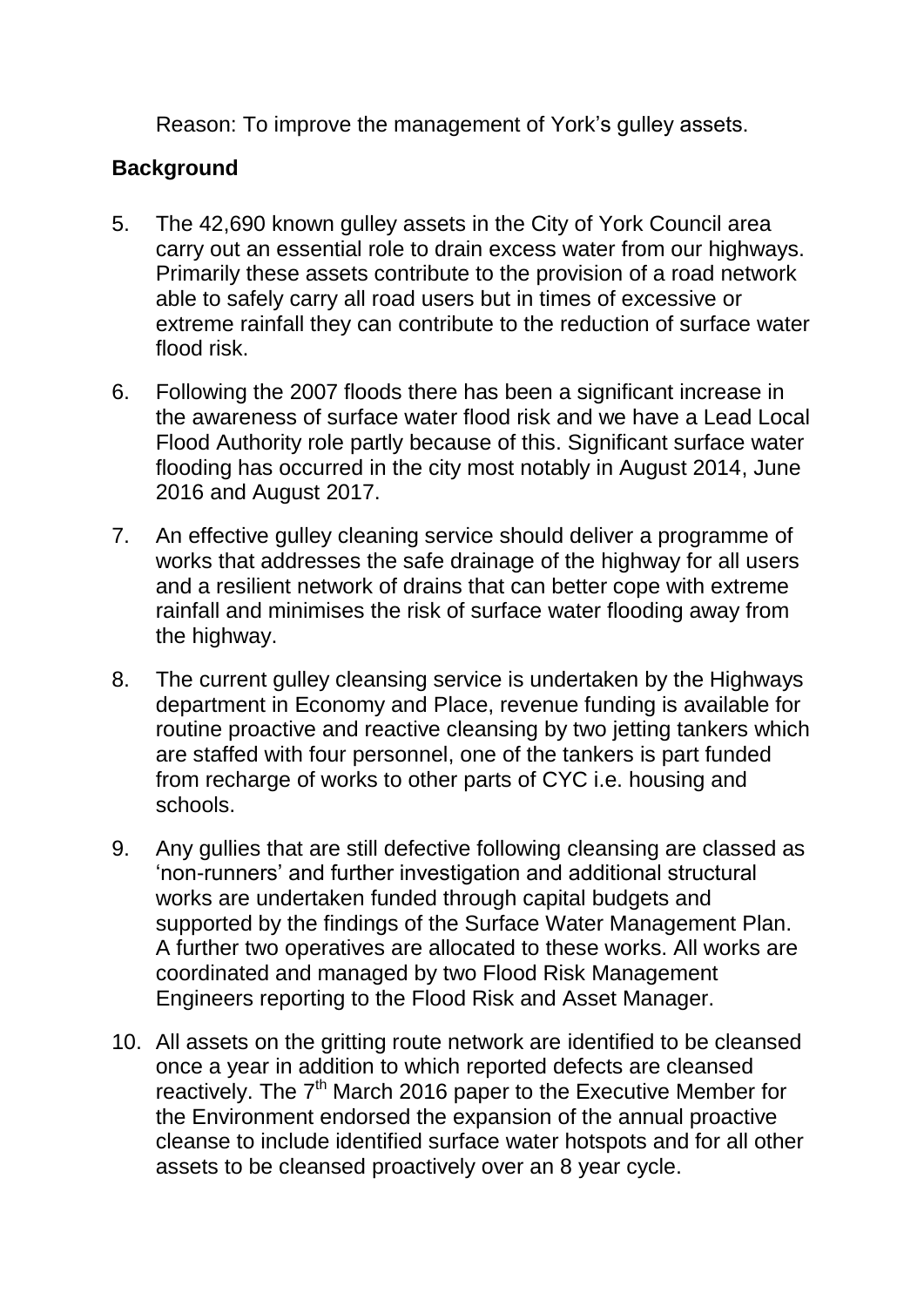11. City of York Council representatives lead the West Yorkshire Combined Authority drainage group and changes in the Code of Practice for Highway Maintenance will identify best practice for gulley maintenance. All authorities are working together to evidence the needs of the DfT Self Assessment process and the new code of practice and CYC lead on the requirements surrounding gulley management practices.

### **Review Work to Date**

- 12. The existing review of gulley management is based on the following strategic aims:
	- To move towards a proactive cleanse for all gullies
	- To create a risk based programme linked to highway drainage needs and surface water flood risk factors
- 13. The review work to date was has developed digital data capture and survey methods for all field operatives using allocated capital funding. This has investigated a proportion of the cities drainage infrastructure. We have used this to develop an improved asset register and an improved understanding of the condition of gulley assets in the city. This information will underpin future gulley maintenance works, we aim to develop an intelligent programme based on asset needs not solely driven by previous inspection dates and frequencies, this will further develop the approach and timescales indicated in paragraph 10. An overview of this process is given at Annex 1.
- 14. CYC capital funding has allowed a proportion of the network to be cleansed and surveyed and additional details have been captured via the remote collection tool detailed in Annex 1. 53% of the surveyed network has been found to be blocked and many of the blockages are considerable meaning that each cleanse took far longer than would have been anticipated.
- 15. A full cleanse of the gulley was carried out as part of the survey to ensure the asset was left in a 'running' order once complete. However, even after intense jetting some gulley assets remain blocked and require further engineering works to resolve see paragraph 22.
- 16. In addition to this parking suspension orders have been carried out through this period further impacting on cleansing rates in heavily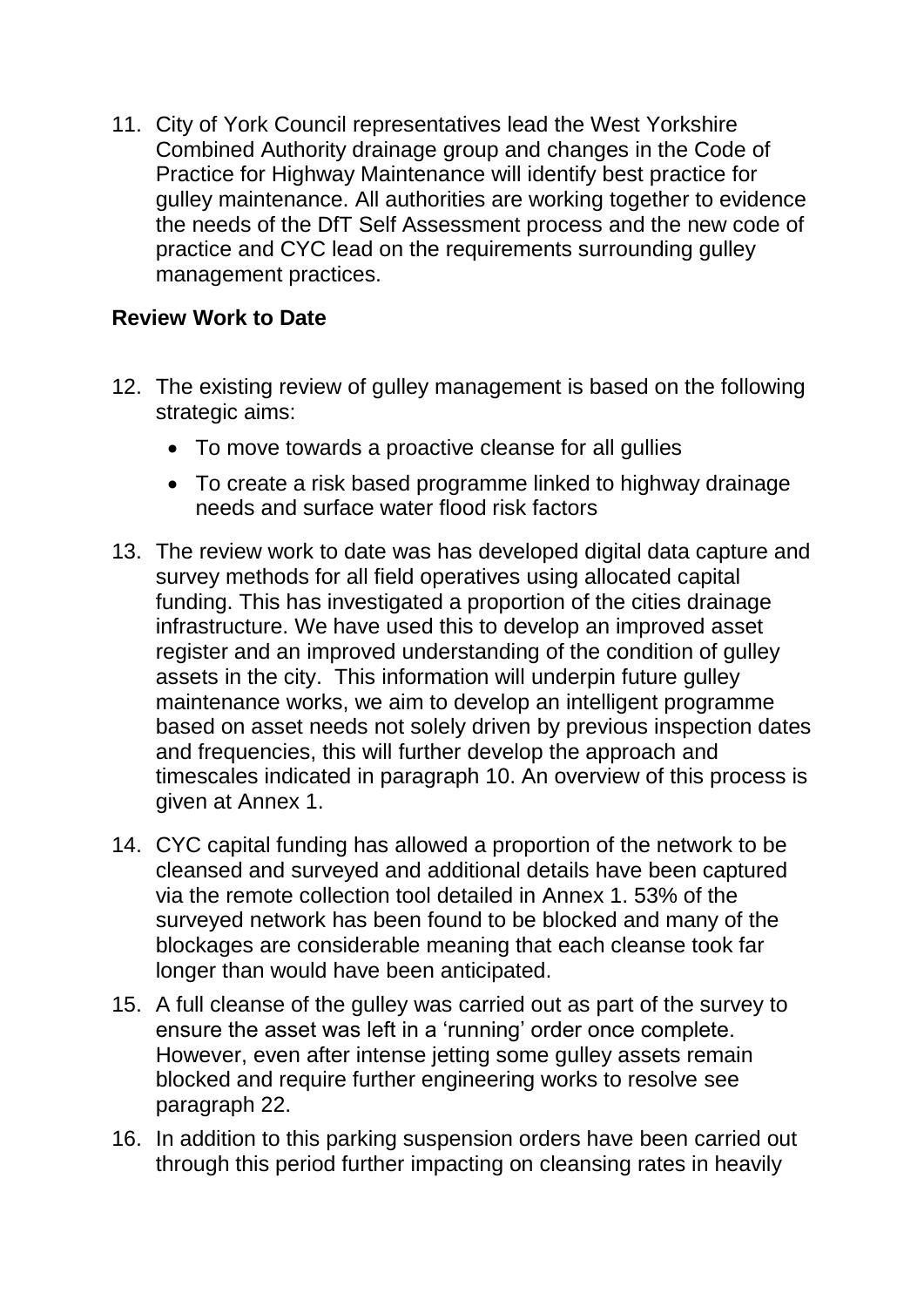parked areas (often terraced streets) and assets in these locations are often heavily blocked. A rolling programme of annual closures has been implemented.

17. Subsequent heavy rainfall events have given rise to reduced numbers of complaints and reports of localised flood incidences, this is a clear indication of the success of this process, however, significant rainfall such as experienced on the 23<sup>rd</sup> August this year can still overwhelm a well maintained and operable drainage system as their design capacity would be compromised.

# **Proposals**

- 18. Given the number of blockages across the network surveyed to date previous gulley cleansing operations were clearly not effective and were likely driven on the quantity of work done rather than the requirement for it to be effective and deliver a cleansed asset.
- 19. The above has, in turn, led to an over reliance on reactive cleansing to address issues when they arise rather than a planned and effective maintenance schedule that ensures the asset is working after routine maintenance has been carried out.
- 20. It is therefore imperative that the asset data capture and effective cleanse of the network that has occurred through the 35334 assets investigated to date continues before any proactive cleansing principles outlined in the  $7<sup>th</sup>$  March 2016 Executive Member for the Environment Decision Session paper can be considered.
- 21. However, further work is required to identify how future gulley cleansing works can be implemented following the investigation works, the available revenue funding will be used to target gulley tankers and crews to deliver a risk based effective and efficient needs based gulley cleansing programme to achieve the aims outlined in paragraph 12.
- 22. The survey work has also identified more than 900 assets to date that cannot be made operational even with extensive cleansing and jetting. These will be required to be added to our none runner/defect list that is addressed annually with the £200k p.a. capital funding, subject to the Council Budget Process. The list of investigations on this list constantly outstrips the amount of available funding and it increases significantly after every intense storm or surface water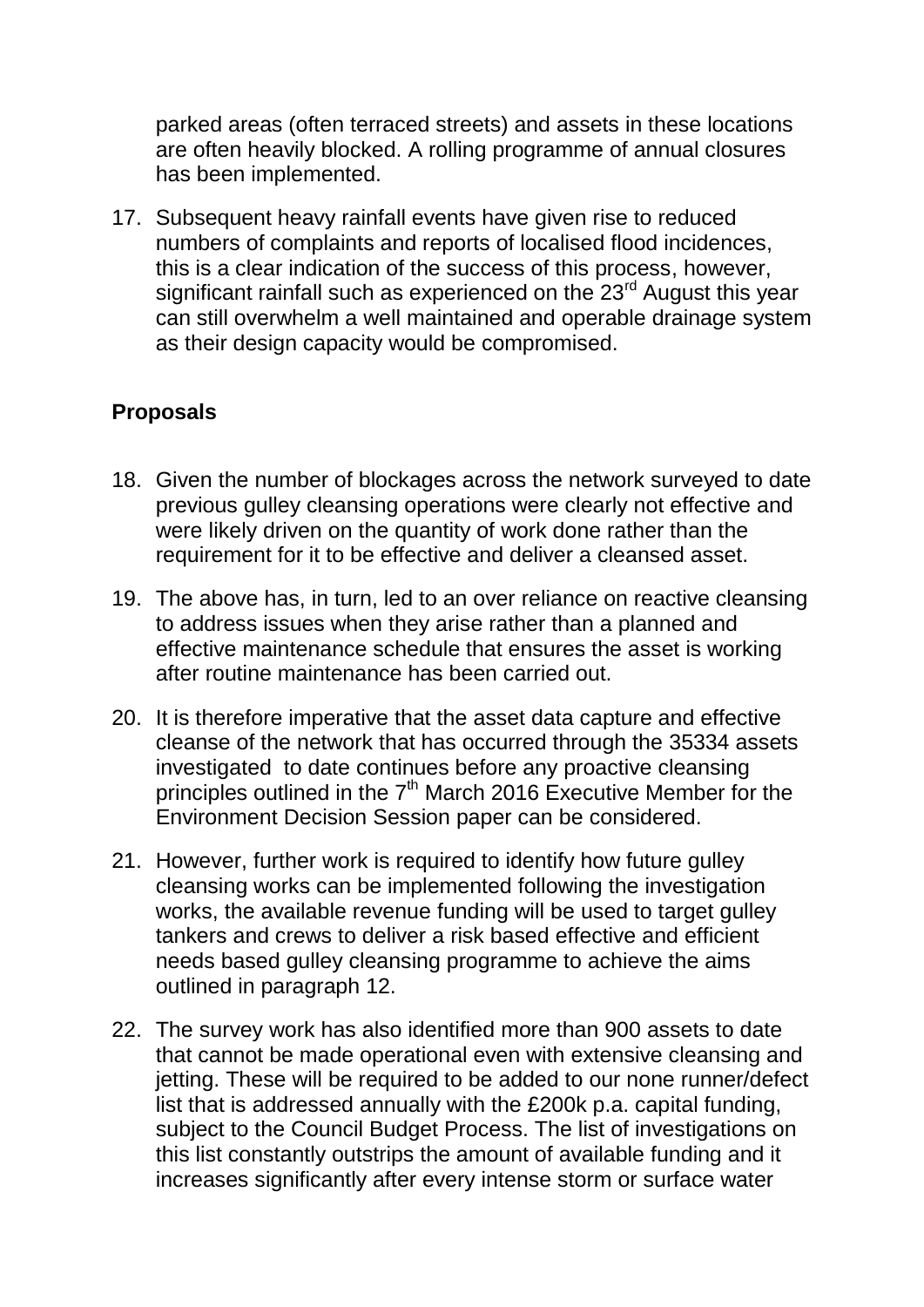flood event. Each investigation is particular to the site and can involve excavation, locating of manholes and long sections of connecting drainage systems, CCTV, usage of tankers to jet systems and negotiations with utilities companies and landowners examples are shown in Annex 2.

- 23. In addition to this a range of poorly designed gulley assets have also been identified through the survey work, the grills/lids or the main gulley pot are of a layout that causes operational difficulties when cleansing and take considerable time and work to gain access for cleansing. In addition to this many gulleys are of a poor design that can easily be blocked by debris such as plastic bottles and other litter. Further information will be gathered through the continuing survey, examples are shown in Annex 2.
- 24. The capital funding allocation awarded after the 2012 Surface Water Management Plan highlighted the deterioration in the cities drainage network and called for £5m of investment. It is likely that this valuation still remains as the £200k p.a. spent since that time has addressed repeat and key locations that feature in response to reactive drainage requests. The defects identified so far in the survey work, if representative of the whole system, support the original £5m valuation and will underpin the need for continued and likely increased investment to address these defects.
- 25. The approach to identify surface water flood locations in the  $8<sup>th</sup>$ March 2016 Decision Paper and the ideals and approaches identified in Annex 1 of this report show how CYC are developing a gulley cleansing strategy based on rich data and outputs to evidence an effective and efficient maintenance programme. This will evidence our work with DfT in the Self Assessment process and our aims to be a level 3 (highest level) authority and to draw down the maximum available DfT incentive funding to deliver our highways maintenance needs. Further details of how this work supports question 11 of the assessment are provided at Annex 3.
- 26. The Well Maintained Highways code of practice will be live from October 2018 and the ideals identified in the self assessment underpin the needs of the code, it will be essential that we have an effective approach to gulley management as part of our delivery of the code of practice.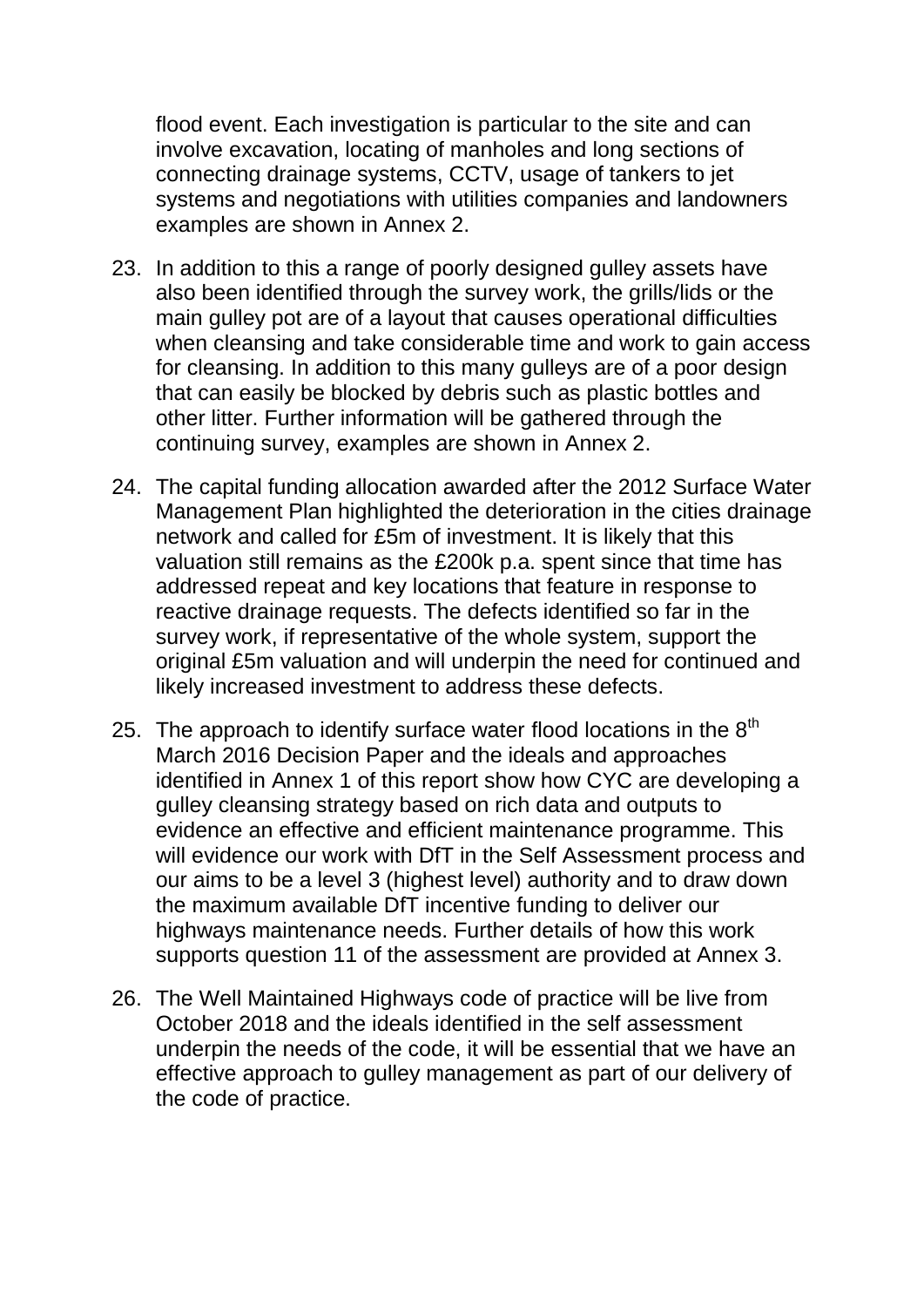# **Consultation**

27. This review has been carried out in response to a range of events and an increase in reactive maintenance needs for the gulley service. The review and subsequent report are the latest stages of a process to change current operational practices and no further consultation has been undertaken at this stage.

## **Options and Analysis**

- 28. The principal options open to the Executive Member are to:
	- Support the findings of the reviewed gulley management survey set out above and the recommendation for further work to develop the service, or
	- Change or add to the recommendations following which further work will be undertaken by officers in the next stage of review and brought back to the Executive Member

# **Council Plan**

29. The review of the gulley management service will deliver an enhanced and improved gulley cleansing service, this has strong links with the expectations of a Focus on Frontline Services and will aid the delivery of these aspects of the Council Plan.

# **Implications**

### 30. **Financial**

#### Current budgets:

| Gulley cleansing (proactive & reactive)   | £190,000 revenue   |
|-------------------------------------------|--------------------|
| Gulley investigation and drainage defects | $£200,000$ capital |

- 31. **Equalities:** The review of the gulley management service has highlighted a range of ways in which the gulley cleansing service can be delivered to address wider benefits and will lead to a positive improvement for all residents and businesses in the council area.
- 32. There are no human resources, legal, crime and disorder, property, IT or other implications arising from this report.